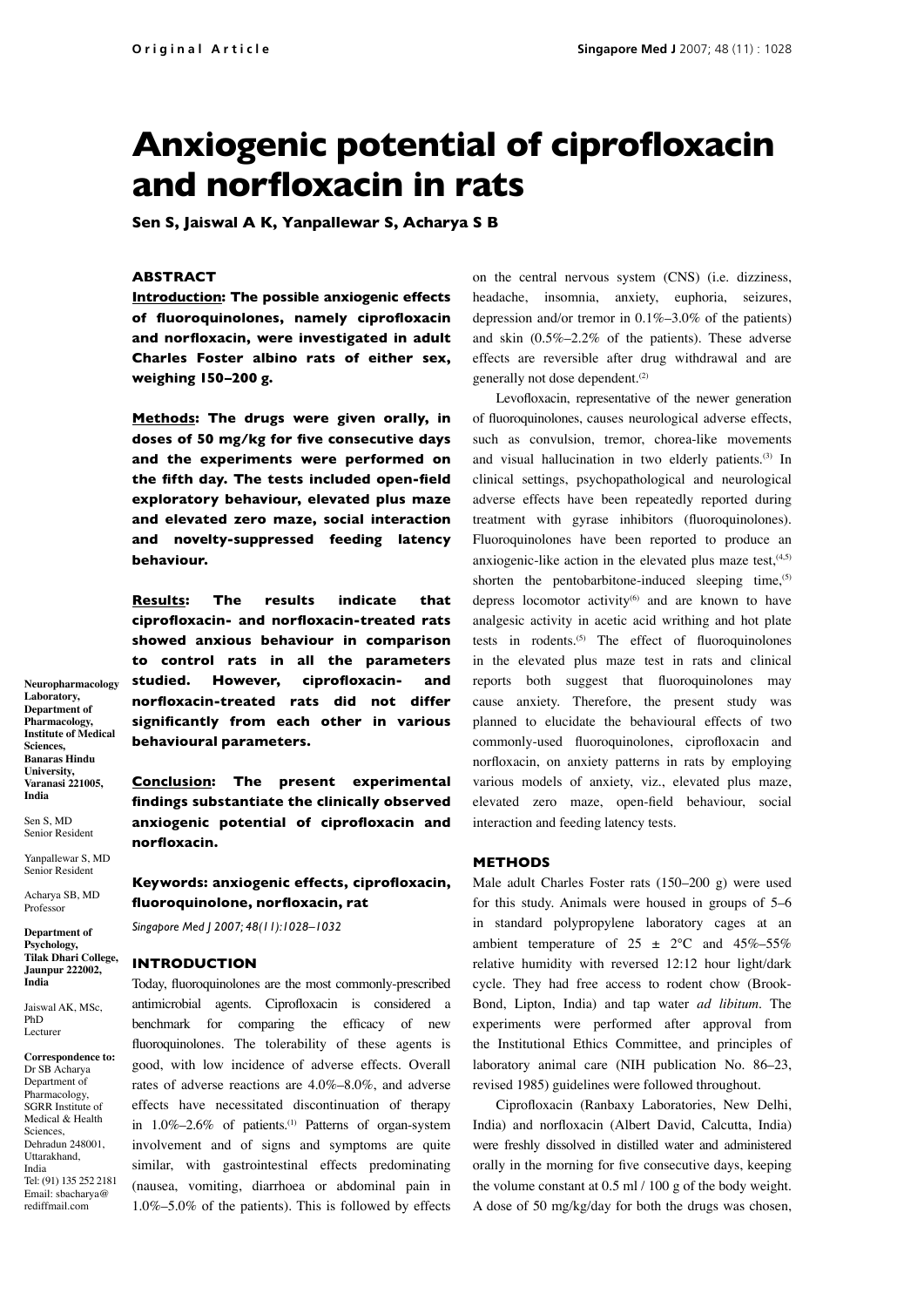for the present study, on the basis of an earlier study. $(4,5)$ The control animals were given the same volume of distilled water orally for five consecutive days. Separate groups of rats were used for each behavioural test. Open-field exploratory behaviour, elevated plus maze behaviour, elevated zero maze behaviour, social interaction and feeding latency tests were employed in the study. Experiments were performed at 09.00 hr on the fifth day 45 min after the drug administration.

An open field apparatus similar to that of Bronstein<sup>(7)</sup> was used to study the open field exploratory behaviour of rats. It was made of plywood and consisted of a cube (61 cm  $\times$  61 cm  $\times$  61 cm). The entire apparatus was painted black, except for 6 mm white lines that divided the floor into 16 squares. The open field was lighted by a 100 W bulb focusing onto the field from a height of about 100 cm from the floor. The entire room, except the open field, was kept dark during the experiment. Each animal was centrally placed in the test apparatus for 5 min and the following behavioural aspects of anxiety were recorded:

- i) Ambulation: measured by the number of squares crossed by the animal;
- ii) Rearings: measured by the number of times the animal stood on its hind limbs;
- iii) Self-groomings: measured by the number of times the animal made these responses; viz., grooming the face, licking/washing, and scratching the various parts of the body;
- iv) Faecal pellets: measured by the number of faecal pellets excreted during the period;
- v) Activity in centre: measured by the number of central squares crossed by the animal.

The elevated plus maze consisted of two opposite arms  $(50 \text{ cm} \times 10 \text{ cm})$  crossed with two opposite enclosed arms of the same dimension with 40 cm high walls. The arms were connected with a central square (10 cm  $\times$  10 cm) to give the apparatus a plus sign appearance. The maze was kept elevated 50 cm above the floor in a dimly-lit room. The rats were individually placed on the central square of the plus maze facing an enclosed arm. The time spent and number of entries made by the rat, during the next 5 min, on open and enclosed arms were recorded. An arm entry was defined when all the four limbs were on the arm.<sup>(8)</sup>

The elevated zero maze comprised an annular black perplex platform (105 cm diameter, 10 cm width), elevated 65 cm above the ground level and divided equally into four quadrants. The two opposite quadrants were enclosed by black perplex walls (27 cm high) on both the inner and outer edges of the platform, while the remaining two opposite open quadrants were surrounded only by a perplex "lip" (1 cm high), which

served as a tactile guide to animals on these open arms. The apparatus was illuminated by indirect dim white light (10 lux) arranged in such a manner to provide similar lux levels in open and closed quadrants. Rats were placed in one of the closed quadrants for a 5-min test period. During the 5-min test period, time spent on open quadrants, number of 'head dips' over the edge of the platform, and number of 'stretched attend postures' (when the rat stretches its body from enclosed arms to open quadrants of the maze) were recorded. Animals were scored as being in the open area when all the four paws were in the open quadrants, and in the enclosed area only when all four paws had passed the open-closed divide.(9)

Rats were housed singly for 5 days prior to the social interaction test. The social interaction arena was a dimly-lit wooden box (60 cm  $\times$  60 cm  $\times$  35 cm) with a solid floor. The rats received two 7.5 min familiarisation sessions individually, at an interval of 1 hr, 24 hr before final testing. The next day, rats of the same gender and similar weight were paired, and placed on the test arena for 7.5 min. The time spent by the rat pair in active social interaction, characterised by sniffing, following, grooming, kicking, boxing or crawling over or under the partner was scored.<sup>(10)</sup>

The test apparatus for the feeding latency test was an iron box (60 cm  $\times$  60 cm  $\times$  35 cm), placed in a dimly-lit room. The box floor was covered with a 2.5 cm layer of wooden chips, on which 15 laboratory chow pellets were placed. A similar arrangement was made in the home cage of the rats. Food was removed from the home cage 48 hr prior to testing, but water was provided *ad libitum*. Naïve rats were placed individually in the test chamber and the latency to begin eating (defined as chewing of the pellet, and not merely sniffing or playing with it) was recorded. If the rat had not eaten within 300 s, the test was terminated and a latency score of 300 s was assigned. The results were compared with that of another group of rats, where latency to feed was recorded in the home cage under identical conditions.(11)

All the apparatuses were cleaned with 5% ethanol/ water solution and dried thoroughly between the sessions. A neutral blind observer, unaware of the nature of treatment given to the animals, made the observations. The data are expressed as mean ± standard error of the mean (SEM), and were subjected to one-way ANOVA followed by multiple group comparisons using Newman-Keuls test.<sup>(12)</sup>

## **RESULTS**

The effect of ciprofloxacin and norfloxacin treatments on the behaviour of rats in the open-field, elevated plus maze, elevated zero maze, feeding latency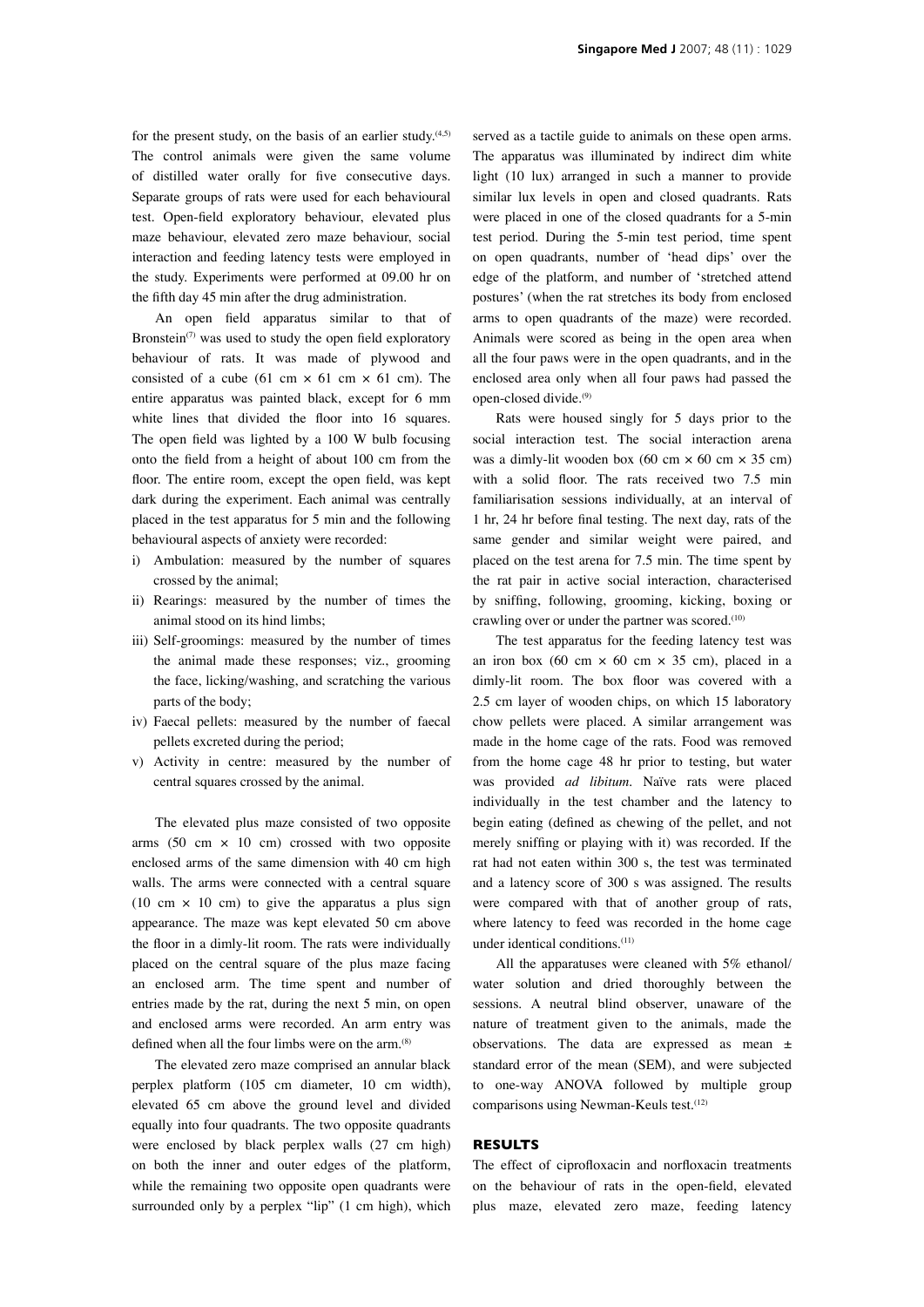| Groups<br>$\text{(each n = 7)}$ | Ambulation         | Number of<br>rearings | Number of<br>groomings | Number of<br>faecal pellets | Immobility (s)     | Activity in<br>centre (s) |
|---------------------------------|--------------------|-----------------------|------------------------|-----------------------------|--------------------|---------------------------|
| Control                         | $67.57 \pm 1.53$   | $22.57 \pm 3.26$      | $2.71 \pm 1.11$        | $3.00 \pm 1.15$             | $14.86 \pm 5.12$   | $3.00 \pm 0.82$           |
| Ciprofloxacin                   | $55.71 \pm 1.39**$ | $14.00 \pm 3.46**$    | $9.14 \pm 4.06**$      | $1.71 \pm 1.11$             | $26.04 \pm 8.42^*$ | $2.00 \pm 0.82^*$         |
| Norfloxacin                     | $50.29 \pm 1.84**$ | $15.71 \pm 4.42**$    | $8.43 \pm 3.51**$      | $2.86 \pm 1.57$             | $34.79 \pm 9.65**$ | $1.57 \pm 0.53**$         |

**Table I. Effects of ciprofloxacin and norfloxacin treatments on open-field exploratory behaviour in rats.** 

Values are expressed as mean ± SD.

\* indicates statistical significance in comparison to the control treatment; \* and \*\* denote p < 0.05 and p < 0.01, respectively.

| Table II. Effects of ciprofloxacin and norfloxacin treatments on elevated plus maze behaviour in rats. |  |  |  |  |  |  |  |  |  |
|--------------------------------------------------------------------------------------------------------|--|--|--|--|--|--|--|--|--|
|--------------------------------------------------------------------------------------------------------|--|--|--|--|--|--|--|--|--|

| Groups                | Time spent (s)        |                    |                    | No. of entries  |                   |                   |
|-----------------------|-----------------------|--------------------|--------------------|-----------------|-------------------|-------------------|
| $\text{(each n = 7)}$ | Enclosed arms         | Open arms          | Ratio              | Enclosed arms   | Open arms         | Ratios            |
| Control               | $174.83 \pm 16.36$    | $76.01 \pm 5.45$   | $0.44 \pm 0.04$    | $5.14 \pm 1.77$ | $4.29 \pm 1.11$   | $0.67 \pm 0.17$   |
| Ciprofloxacin         | $249.99 \pm 27.14***$ | $46.17 \pm 4.28**$ | $0.19 \pm 0.02**$  | $7.14 \pm 1.35$ | $2.00 \pm 0.82**$ | $0.29 \pm 0.11**$ |
| Norfloxacin           | $231.29 \pm 9.99**$   | $40.67 \pm 6.41**$ | $0.18 \pm 0.03$ ** | $7.00 \pm 1.41$ | $2.14 \pm 0.90**$ | $0.31 \pm 0.13**$ |

Values are expressed as mean ± SD.

 $*$  indicates statistical significance in comparison to the control; \*\* denotes  $p < 0.01$ .

| Groups                | No. of stretched  |                   | Open arms         |                    |  |
|-----------------------|-------------------|-------------------|-------------------|--------------------|--|
| $\text{(each n = 7)}$ | attend postures   | No. of head dips  | No. of entries    | Time spent         |  |
| Control               | $5.57 \pm 1.72$   | $8.43 \pm 1.51$   | $5.57 \pm 1.51$   | $22.51 \pm 3.71$   |  |
| Ciprofloxacin         | $3.29 \pm 1.38^*$ | $3.14 \pm 1.68**$ | $2.14 \pm 1.07**$ | $9.44 \pm 2.32**$  |  |
| Norfloxacin           | $2.86 \pm 1.35**$ | $3.00 \pm 1.41**$ | $2.43 \pm 1.13**$ | $12.11 \pm 3.26**$ |  |

**Table III. Effects of ciprofloxacin and norfloxacin treatments on elevated zero maze behaviour in rats.** 

Values are expressed as mean ± SD.

\* indicates statistical significance in comparison to the control; \* and \*\* denote  $p < 0.05$  and  $p < 0.01$ , respectively.

**Table IV. Effects of ciprofloxacin and norfloxacin treatments on feeding latency and social interaction in rats.** 

| Groups                     |                  | Feeding latency (s)             | Time in social interaction (s) |
|----------------------------|------------------|---------------------------------|--------------------------------|
| $\frac{1}{2}$ (each n = 7) | Home cage        | Novel cage                      |                                |
| Control                    | $45.71 \pm 5.14$ | $84.89 \pm 11.71$               | $190.91 \pm 31.07$             |
| Ciprofloxacin              | $47.03 \pm 5.58$ | $110.27 \pm 13.7$ <sup>**</sup> | $121.16 \pm 17.88$             |
| Norfloxacin                | $50.79 \pm 4.03$ | $140.80 \pm 21.82**$ . ##       | $141.07 \pm 9.02$              |

Values are expressed as mean ± SD.

 $*$  and  $*$  indicate statistical significance in comparison to the control and ciprofloxacin treatments, respectively;  $^{*}\!*$  and  $^{*\!*}$  denote p < 0.01.

and social interaction tests are respectively shown in Tables I–IV. Ciprofloxacin and norfloxacin treatments caused significant reduction in ambulation and activity in the centre squares, and increase in self-grooming and immobility in the open field, in comparison to the control treatment. In the elevated plus maze test, ciprofloxacin- and norfloxacin-treated rats spent significantly more time, and made more

number of entries to the enclosed arms, with concomitant less time and fewer number of entries to the open arms, as compared to control rats. The results of the ratio between open arm and enclosed arm time and entries also indicated that both ciprofloxacin and norfloxacin caused significant anxiogenic behaviour in rats. Similarly, in the elevated zero maze test, ciprofloxacintreated rats made significantly fewer entries, spent less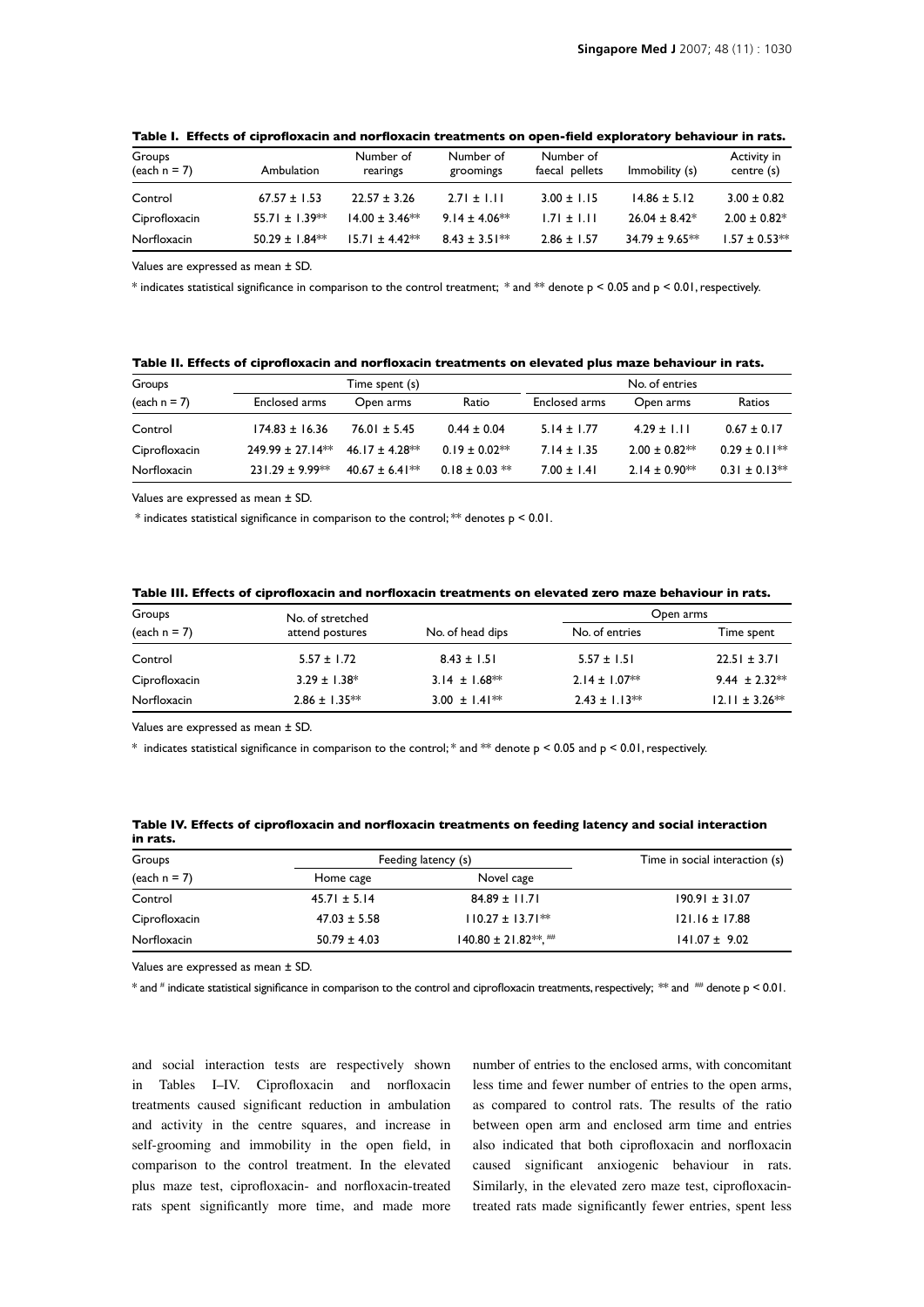time on the open arms and showed a significant decrease in the number of head dips and stretched attend postures in comparison to control rats. The drug treatments also had significant effect on noveltyinduced suppressed feeding (Table IV). Ciprofloxacin and norfloxacin treatments caused significantly enhanced feeding latencies in comparison to control treatment in the novel environment. They also reduced the social interaction time in paired rats in comparison to the control group, but the results are not statistically significant (Table IV).

#### **DISCUSSION**

The question of reliability and validity is of prime importance in establishing experimental paradigms of practical predictable value. These assume further importance when animal models of human behaviour, and its perturbations, are being used. The paradigms used in the present study have been subjected to thorough critical appraisal and validated as animal models of anxiety. $(13-16)$  Thus in the open-field and similar tests, when the animals are taken out from their home cage, and placed in a novel environment, they express their anxiety and fear by a decrease in ambulation, rearings, and other exploratory behaviours. Likewise, the elevated plus and zero maze tests are based on the principle that exposure to the open part of the maze leads to an approach conflict which is considerably stronger than evoked by exposure to the enclosed part of the maze.<sup>(17)</sup> In the social interaction test, when naïve rats are placed in pairs in a novel test arena, they show a decline in the time spent in active social interaction. Anxiolytic drugs prevent this decline. This test is one of the few animal tests of anxiety that has been validated behaviourally and physiologically as well as pharmacologically.<sup>(18)</sup> Similarly, in the feeding latency test, when hungry rats are placed in a novel cage, there is a delay in eating of the food pellets.<sup>(19)</sup> All these behaviours are increased by anxiogenic agents and attenuated by anxiolytics under identical experimental conditions.

The findings of the present study indicate that ciprofloxacin and norfloxacin treatments induced anxiogenic behaviour patterns in rats in open-field exploratory behaviour, elevated plus maze behaviour, elevated zero maze behaviour and feeding latency tests. The data of the open-field test also suggests that reduction in various responses may be due to a nonselective behavioural inhibition (e.g. sedation) with both compounds. This non-selective behavioural inhibition may also reduce the open-arm time and entries in the elevated plus and zero maze tests. However, this possibility is reduced because of the fact that the closed arm entries are not affected in the drug-treated rats. This suggests that both ciprofloxacin and norfloxacin have potential anxiogenic effects. Earlier studies also support the present observations wherein investigators have reported. Earlier, fluroquinolones have been reported to reduce locomotor activity<sup>(6)</sup> and induce anxiogenic behaviour in elevated plus maze in rodent experiments.<sup>(4)</sup> These findings support the observations of the present study.

It is well known that serum concentration of norfloxacin is far less than other fluoroquinolones, limiting its clinical use in urinary tract infections. However, the data of the present study reveals CNS adverse effect potential of norfloxacin is comparable to ciprofloxacin. The pathophysiological mechanisms involved in the development of adverse CNS effects are not completely understood.<sup>(20)</sup> The role of γ-aminobutyric acid (GABA) in anxiety is well documented.<sup>(21)</sup> Some studies indicate that fluoroquinolones function as GABA receptor antagonists, $(22)$  and the epileptogenic action of quinolones has been proposed to be related to the GABA-like structure of ring substitutes. The CNS effects of pefloxacin in clinical settings have been explained by some reported biochemical studies. Quinolones have an inhibitory effect on the receptor binding of GABAA, and may thus exert an inhibitory CNS stimulant action.<sup>(23,24)</sup> Benzodiazepine agonists have been reported to attenuate the central stimulating effects of ciprofloxacin and pefloxacin.<sup>(22)</sup> Likewise, they potentiate chemically-induced convulsions, which could be antagonised by benzodiazepines.<sup>(25)</sup> The adenosine or GABAA receptor has therefore been proposed as a possible target for quinolones, particularly with older agents like norfloxacin and ciprofloxacin, and less so with pefloxacin.(26) The structural similarities of the fluoroquinolones to kynurenic acid and other similar compounds, which are endogenous ligands of the glutamate receptor, might suggest an interaction of quinolones with ligand-gated glutamate receptors as well.<sup>(27)</sup>

The excitatory potentials of fluoroquinolones have been reported to be increased in a dose dependent manner in the electrophysiological studies of the field potentials in the CA 1 region of the rat hippocampus slice.<sup>(27)</sup> N-methyl-D-aspartate (NMDA) receptors present in the hippocampus may also be responsible for the anxiogenic property exhibited as side effects of fluoroquinolones. The increased excitability caused by fluoroquinolones may be due to activation of NMDA receptors. It has been shown that MK-801, a selective channel blocker of the NMDA receptor, abolishes the excitatory effects of fluoroquinolones. This strongly suggests that fluoroquinolones may exert their excitatory response in the hippocampus through NMDA-gated ion channel.(28-30) Fluoroquinolones did not bind to the